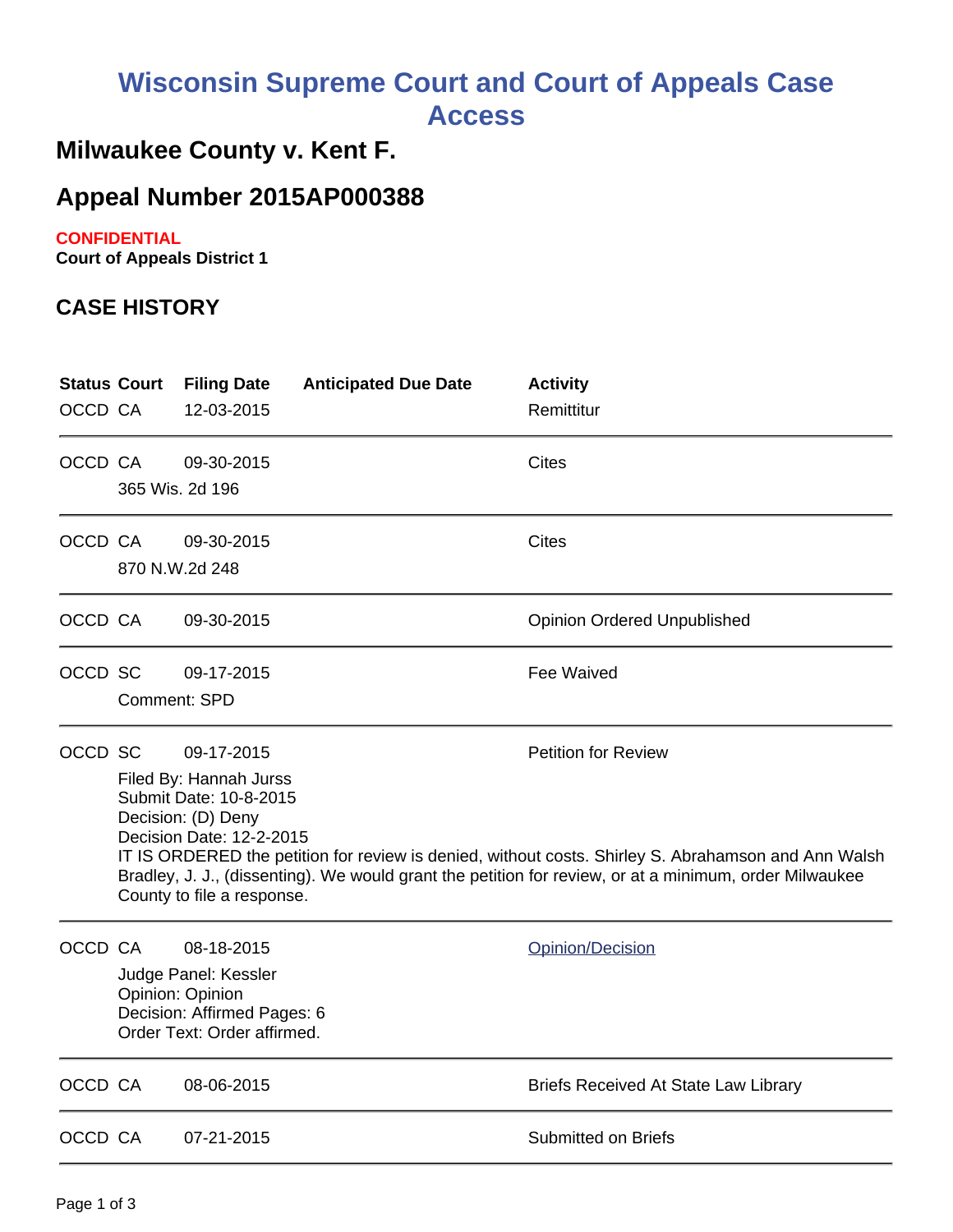| OCCD CA |              | 07-20-2015                                                                                                                                                                                    | Record and Briefs Sent to District 1                                                                                              |
|---------|--------------|-----------------------------------------------------------------------------------------------------------------------------------------------------------------------------------------------|-----------------------------------------------------------------------------------------------------------------------------------|
| OCCD CA |              | 07-17-2015<br>Filed By: Hannah Jurss                                                                                                                                                          | <b>Reply Brief</b>                                                                                                                |
| OCCD CA |              | 07-02-2015<br>Filed By: Alan Polan                                                                                                                                                            | Brief of Respondent(s)                                                                                                            |
| OCCD CA |              | 06-04-2015<br>Filed By: Alan Polan<br>Submit Date: 6-4-2015<br>Decision: (G) Grant<br>Decision Date: 6-8-2015<br>See Wis. Stat. Rule 809.82(2)(a) (2013-14).<br>See BRS event due on 7-2-2015 | Motion to Extend Time<br>IT IS ORDERED that the time for the respondent to file a respondent's brief is extended to July 2, 2015. |
| OCCD CA | Comment: BAP | 05-14-2015                                                                                                                                                                                    | Certificate of Filing by Mail                                                                                                     |
| OCCD CA |              | 05-13-2015<br>Filed By: Hannah Jurss<br>Comment: Appx to Brief of Appellant(s)                                                                                                                | Brief & Appx of Appellant(s)                                                                                                      |
| OCCD CA |              | 04-03-2015<br>Comment: 1-7 to 211-63, Separate Box                                                                                                                                            | Record                                                                                                                            |
| OCCD CA |              | 03-04-2015<br>Filed By: Hannah Jurss<br><b>Status: Prev. Filed</b>                                                                                                                            | <b>Statement on Transcript</b>                                                                                                    |
| OCCD CA |              | 02-27-2015                                                                                                                                                                                    | Notif. Sent-Filing of NAP & Ct. Record                                                                                            |
| OCCD CA |              | 02-27-2015                                                                                                                                                                                    | Notice of Appeal & Court Record                                                                                                   |
| OCCD CA |              | 02-26-2015<br>Comment: Filed by Hannah Schieber Jurss                                                                                                                                         | Received SPD Appointment Order                                                                                                    |
| OCCD CA |              | 02-26-2015                                                                                                                                                                                    | Docketing Statement from Appellant                                                                                                |
| OCCD CA |              | 02-24-2015                                                                                                                                                                                    | Notice of Appeal filed in Cir. Ct.                                                                                                |
| OCCD CA |              | 09-12-2014                                                                                                                                                                                    | <b>Order of Circuit Court</b>                                                                                                     |